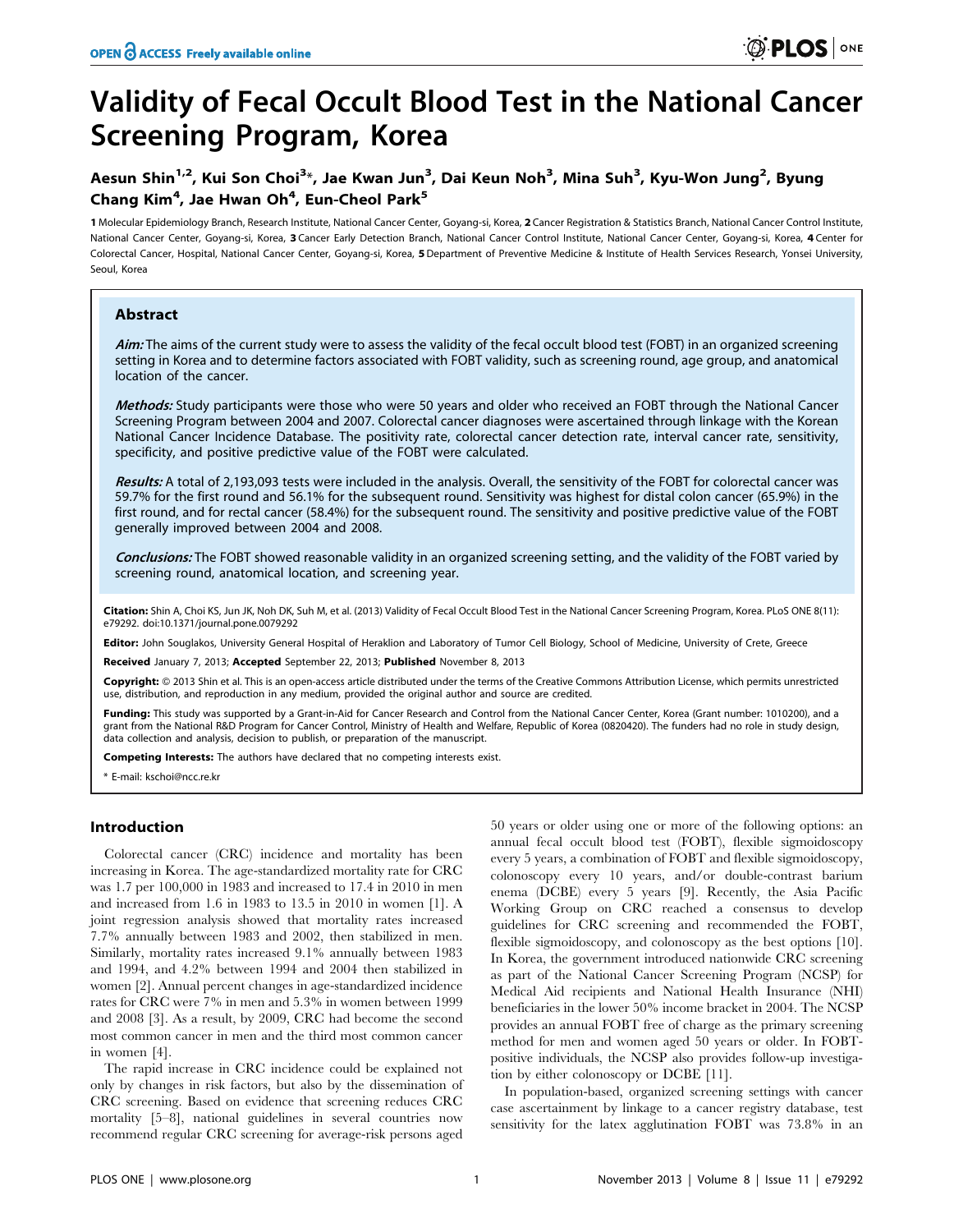Italian study [12]. Several factors have been associated with the validity of the FOBT. The average FOBT hemoglobin content among adenoma patients was higher for older age groups and those with a left-side colon tumor after adjustment for the clinical characteristics of adenoma [13]. In a systematic review of prospective studies that were conducted among average-risk adults, all of whom had an FOBT and colonoscopy, and that reported site-specific FOBT sensitivity for advanced neoplasia, 5 out of 8 studies showed that the FOBT had higher sensitivity for left-sided advanced neoplasia, although the confidence intervals overlapped due to limited sample sizes [14].

The objective of the current study was to assess the validity of the FOBT in the NCSP setting in Korea and to determine factors associated with FOBT validity, such as screening round, screening year, sex, age group, FOBT kit (qualitative/quantitative), and anatomical location of the cancer.

## Materials and Methods

#### Study population

Data were obtained from the NCSP database, which contains information on Medical Aid recipients and on the NHI beneficiaries invited to participate in the NCSP. The NCSP provides an annual CRC screening through a fecal immunochemical test (FIT; qualitative or quantitative) for men and women aged 50 years and older. Within the framework of the NCSP, eligible men and women receive an invitation letter from the NHI Corporation (NHIC) at the beginning of each calendar year. In 2004, Medical Aid recipients and NHI beneficiaries in the lower 30% income bracket were eligible for the program. In 2005, the NCSP expanded its target population to the lower 50% income bracket. All of the target population receives an invitation letter from the NHIC at the beginning of the year.

In the colorectal cancer screening Program, FOBT was performed as a primary screening test by using one-day fecal immunochemical test instead of guaiac FOBT. FIT tests use specific antibodies against human blood components. For immunochemical FOBT, stool samples were collected by the individuals themselves either at home or at a screening center. In the laboratory, immunochemical FOBT is performed either qualitative (positive/negative) or quantitative (measurement of fecal hemoglobin content) method. Qualitative immunochemical FOBTs use immunochromatographic technology, and it allows simple and office-based analysis. Quantitative immunochemical FOBTs have important advantages over qualitative FOBTs in terms of their automation, which removes interobserver variation in the interpretation of test results, improving reproducibility and allowing for high-throughput testing. Four commercially available qualitative immunochemical FOBT kits (OC-Hemocatch Lignt TM, Eiken Chemical Co., Japan, cut-off point of 50 ng/ml; FOB test, Humasis Co., Korea, cut-off point of 50 ng/ml; SD Bioline FOB, SD Co., Korea, cut-off point of 30 ng/ml; ASAN Easy Test FOB, Asan Pharm Co., Korea, cut-off point of 50 ng/ml) are widely used in Korea. Regarding quantitative immunochemical FOBT, OC sensor method by latex agglutination nephelometric immunoassay (Eiken Chemical Co. Japan) is most popularly used. Each colorectal cancer screening unit chose which method to be used in their unit. In 2009, 72.8% of participants received a qualitative FIT and 27.2% received a quantitative FIT through NCSP for colorectal cancer.

Participants were notified of the FOBT results (reported as 'positive' or 'negative'). Participants who had a positive FOBT result were contacted by telephone by the medical staff, informed of the positive test result, and offered an appointment date for

follow-up testing by either colonoscopy or DCBE free of charge. FOBT-positive participants could choose their preferred follow-up test. All of these examinations were performed free of charge at a clinic or hospital designated as a CRC screening unit by the NHIC. To be designated as a CRC screening unit, a clinic or hospital must have colonoscopy equipment and at least one fulltime medical doctor. CRC screening units must be able to conduct not only FOBT testing but also follow-up colonoscopy.

The population for the current study was restricted to men and women aged 50 years or older who were invited to participate in the NCSP for CRC screening between January 1, 2004 and December 31, 2007. Excluded from the analysis were 528 participants with missing screening results. The first participation to the NCSP was defined as the first screening, regardless of screening experience outside the NCSP. Any screening after the first screening was defined as consequent screening. The final study sample consisted of 1,809,139 participants and 2,193,093 FOBTs. The current study used the NCSP databases, which include informed consent for the collection of their screening results and health data, obtaining informed consent for this specific study was waived as the NCSP database was so large; this study was approved by the institutional review board of the National Cancer Center, Korea.

#### Ascertainment of outcome

The final CRC diagnosis, tumor stage, and histopathological information were ascertained through linkage with the Korea National Cancer Incidence Database (KNCIDB) at the Korea Central Cancer Registry (KCCR). The KNCIDB contains 95% of newly diagnosed malignancies in Korea [15]. We used the CRC diagnoses reported to the KNCIDB through December 2008, allowing 12 months after the initial screening for the diagnostic work-up to be completed and the results to be fully reported.

Anatomical subsites were defined based on the tenth version of the International Statistical Classification of Diseases and Related Health Problems (ICD-10) [16]. The proximal colon was defined as the cecum (C18.0), appendix (C18.1), ascending colon (C18.2), hepatic flexure (C18.3), transverse colon (C18.4), and splenic flexure of the colon (C18.5); the distal colon was defined as the descending colon (C18.6) and sigmoid colon (C18.7). The rectum included the rectosigmoid colon (C19) and rectum (C20). Overlapping lesions of the colon (C18.8) and colon not otherwise specified (C18.9) were not included in the subsite analysis.

#### Statistical analysis

We calculated the following performance measures of the FOBT examinations: positivity rates, CRC detection rates, interval cancer rates, sensitivity, specificity, and positive predictive values (PPVs) for detecting CRC. CRC detection rates were calculated as the number of CRCs detected per 1,000 FOBT examinations within a year from the time of a positive screening in the NCSP. Screening-detected cancer was defined as a cancer registered to the Korea Central Cancer Registry within one year of positive FOBT. Interval cancer rates were calculated as the number of CRCs diagnosed within 1 year of a negative screening per 1,000 negative examination results. Interval cancer was defined as a CRC cancer that was diagnosed outside a screening program within a year from the time of a negative screening in the NCSP. PPV *(i.e.*, the probability of a cancer diagnosis within 1 year after a positive screening examination) was estimated as the number of cancers diagnosed per 100 positive examination results. Program sensitivity was defined as the probability of a positive FOBT screening, given a finding of cancer within 1 year after a screening [true positive / (true positive + false negative)]. Program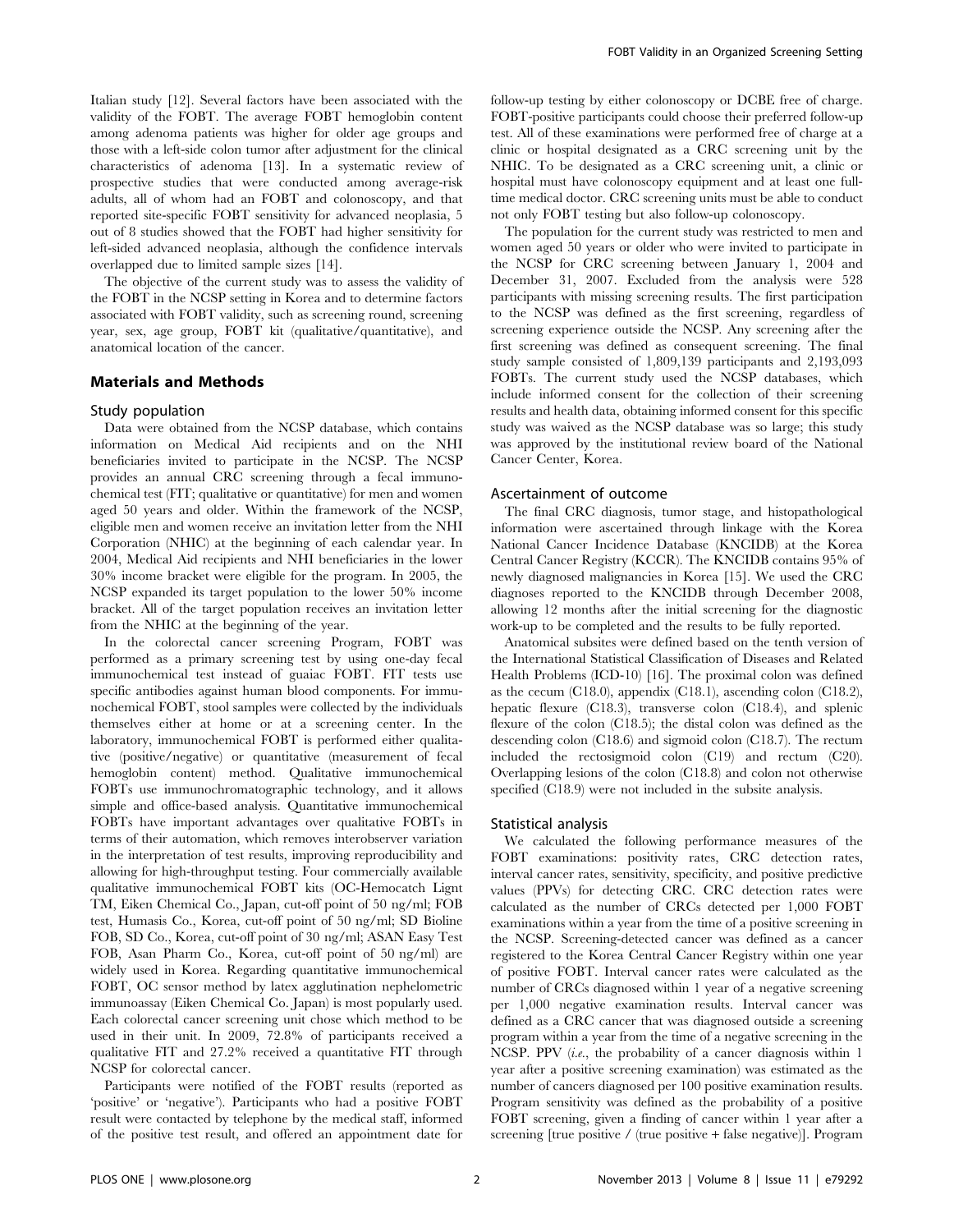specificity was defined as the probability of a negative FOBT screening, given no finding of cancer within 1 year after a screening [true negative  $/$  (true negative + false positive)].

Performance measures were stratified by first (prevalence) and subsequent (incidence) examinations. The first CRC screening that a participant underwent was designated as the first round, regardless of any previous CRC screening. Additional screenings received by these participants were considered to be subsequent rounds. The results from subsequent CRC screenings were excluded for all participants with a final diagnosis of CRC or other cancer that had been identified during the first round of screening. SAS software (ver. 9.1; SAS Institute Inc., Cary, NC, USA) was used for all statistical calculations.

#### Results

A total of 2,193,093 FOBTs were included in the analysis, of which 1,809,139 were a first screening and 383,954 were subsequent screenings (Table 1). A total of 225,755 FOBTs were administered and the numbers increased every year with 777,999 FOBTs administered in 2007. Fifty-five percent of FOBTs were administered to women. Use of qualitative FOBT kits increased each year.

Overall, FOBT positivity was 7.28% (Table 2). For the first screening round, the screening-detected cancer rate was 1.38 per 1,000 and interval cancer rate was 1.0 per 1,000. These rates were 1.22 and 1.03, respectively, for the subsequent round. Both screening-detected and interval cancer rates were higher for older age groups and for men. Use of the qualitative FOBT kit showed higher rates for screening-detected cancer, whereas the quantitative FOBT kit showed higher rates for interval cancer, although

Table 1. Characteristics of the screening participants (by each screening for participants with multiple screenings) of the National Cancer Screening Program, 2004-2007.

|                                           | Qualitative                     | Quantitative NA |              |
|-------------------------------------------|---------------------------------|-----------------|--------------|
| Screening round                           |                                 |                 |              |
| First screening round                     | 1,449,081 (83.2) 354,014 (79.8) |                 | 6,044(85.0)  |
| Subsequent screening round 293,544 (16.8) |                                 | 89,340 (20.2)   | 1,070 (15.0) |
| Age (N, %)                                |                                 |                 |              |
| 50-59                                     | 848,957 (48.7)                  | 216,961 (48.9)  | 3,239 (45.5) |
| 60-69                                     | 648,127 (37.2)                  | 168,510 (38.0)  | 2,695 (37.9) |
| $70+$                                     | 245,541 (14.1)                  | 57,883 (13.1)   | 1,180 (16.6) |
| Sex (N, %)                                |                                 |                 |              |
| Men                                       | 783,623 (45.0)                  | 193,329 (43.6)  | 3,087 (43.4) |
| Women                                     | 959,002 (55.0)                  | 250,025 (56.4)  | 4,027 (56.6) |
| Insurance type (N, %)                     |                                 |                 |              |
| <b>MAP</b>                                | 216,441 (12.4)                  | 48,776 (11.0)   | 2,007(28.2)  |
| <b>NHI</b>                                | 1,526,184 (87.6) 394,578 (89.0) |                 | 5,107 (71.8) |
| Screening year                            |                                 |                 |              |
| 2004                                      | 193,636 (11.1)                  | 29,525 (6.6)    | 2,594 (36.5) |
| 2005                                      | 422,253 (24.2)                  | 75,401 (17.0)   | 766 (10.8)   |
| 2006                                      | 568,091 (32.6)                  | 121,367 (27.4)  | 1,461 (20.5) |
| 2007                                      | 558,645 (32.1)                  | 217,061 (49.0)  | 2,293 (32.2) |

MAP, Medical Aid program; NHI, National Health Insurance doi:10.1371/journal.pone.0079292.t001

the differences were not statistically significant. Screening detected cancer rates were higher for both the first and subsequent rounds between 2004 and 2007, whereas interval cancer rates were lower between 2005 and 2007.

Overall, the sensitivity of the FOBT was 59.7% for the first screening round and 56.1% for the subsequent round (Table 3). Sensitivity was higher for younger age groups, men, use of the qualitative kit, and more recent years. Sensitivity was highest for distal colon cancer, followed by rectal cancer and proximal colon cancer in the first screening round. However, for the subsequent screening round, sensitivities for distal colon cancer and rectal cancer were similar (Table 4).

### **Discussion**

In the current study, the sensitivity of the FOBT for CRC was higher for the first round compared with the subsequent round, screening conducted in more recent years, among men, older age groups, and for distal colon cancer. A decrease in FOBT sensitivity in subsequent screening rounds was observed in an organized screening in Israel. In that study, sensitivities for detecting a cancer, adenoma, or polyp were 85.3% in the first round and 69.2% in the second round [17]. However, the sensitivity was higher for the subsequent round (84%) than the first round (57.3%) in an Italian study [12].

Immunochemical FOBT generally shows better sensitivity and PPV compared with guaiac FOBT [18–23]. Therefore, NCSP requires immunochemical FOBT as the primary screening modality. The proportion of quantitative immunochemical FOBT use within the NCSP compared with the qualitative immunochemical FOBT increased gradually between 2004 and 2007. Qualitative FOBT showed better sensitivity, whereas quantitative FOBT showed better specificity and PPV. Although the NCSP did not require reporting the commercial name of the FOBT used or the cut-off point, we assumed that the qualitative FOBT set a lower fecal Hb threshold than the quantitative FOBT [23,24]. In addition, positivity rates of the FOBT in our study were relatively high compared with other studies of average-risk populations, where positivity rates range between 2.0% and 8.1% [20–22,25]. The positivity rates for the qualitative FOBT were three times higher than those for the quantitative FOBT, and the transition to widespread use of the quantitative FOBT would further lead to an overall lower positivity rate in the future [26].

The sensitivity of the FOBT was higher for men than women, especially for the first screening round in our study. This result is consistent with the results from a Finnish randomized screening program, which showed a sensitivity of 61.8% in men and 47.8% in women [27], and with results from a population-based study in Italy, where sensitivities were 78.4% for men and 66.6% for women, although the differences were not statistically significant [12]. High PPV and sensitivity among men and older age groups were observed in a Dutch study [25]. The higher PPV and sensitivity for CRC detection found in men compared with women may be explained by the higher incidence rates of CRC and colorectal adenoma in men. In the Korean population, the maleto-female colorectal incidence rate ratios (IRR) were  $1.29 \sim 1.57$ between 1999 and 2009 [4]. High PPV and sensitivity among older age groups may also be explained by age-specific incidence patterns.

In our study, the sensitivity of the FOBT for detecting CRC was highest for distal colon cancer and rectal cancer compared with proximal colon cancer. Our result is partly consistent with the Israeli study, in which the FOBT showed the highest sensitivity for the left and sigmoid colon (87.9%) and similar sensitivity for the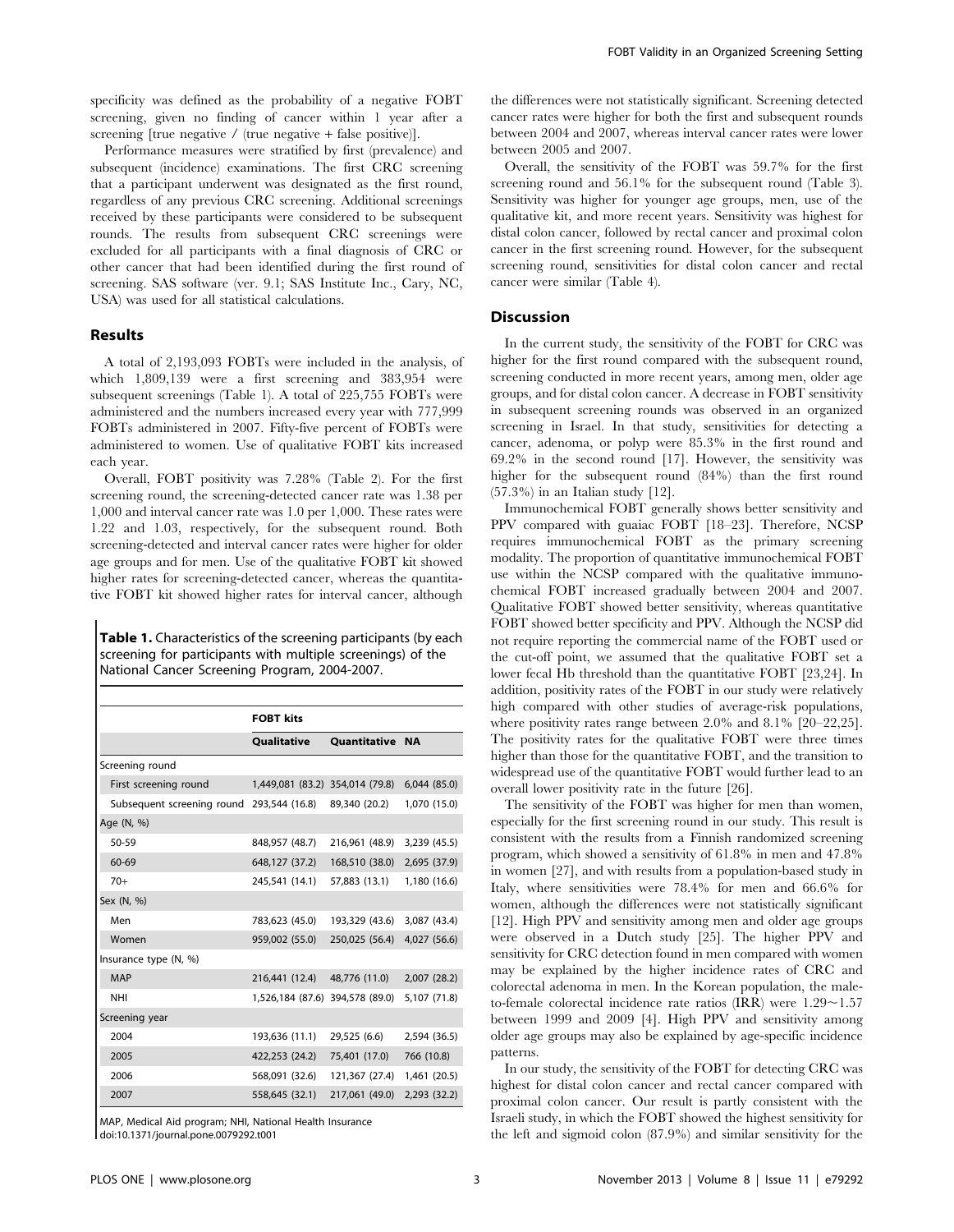|                                       |                                               | First screening round |                             |                 |                             |                    | Subsequent screening round  |                 |                             |
|---------------------------------------|-----------------------------------------------|-----------------------|-----------------------------|-----------------|-----------------------------|--------------------|-----------------------------|-----------------|-----------------------------|
|                                       |                                               | Screening             | detected                    | Interval cancer |                             | Screening-detected |                             | Interval cancer |                             |
|                                       | FOBT positivity, % (95%<br>$\widehat{\sigma}$ | Number                | Rates Per 1,000 (95%<br>Cl) | Number          | Rates Per 1,000 (95%<br>Cl) | Number             | Rates Per 1,000 (95%<br>Cl) | Number          | Rates Per 1,000 (95%<br>Cl) |
| Overall                               | $7.28$ $(7.25 - 7.32)$                        | 2491                  | $1.38(1.32 - 1.43)$         | 1680            | $1.00(0.96 - 1.05)$         | 470                | $1.22$ $(1.12 - 1.34)$      | 367             | $(1.03)(0.93 - 1.14)$       |
| Age                                   |                                               |                       |                             |                 |                             |                    |                             |                 |                             |
| $50 - 59$                             | $6.89(6.84 - 6.94)$                           | 849                   | $(0.0 - 18.0)$ £6.0         | 525             | $0.62(0.57 - 0.68)$         | 122                | $0.77(0.64 - 0.92)$         | 88              | $0.59(0.48 - 0.73)$         |
| $60 - 69$                             | 7.48 (7.42-7.54)                              | 1067                  | $1.63(1.54 - 1.74)$         | 719             | $1.19(1.11 - 1.28)$         | 234                | $1.41(1.24 - 1.60)$         | 170             | $1.10(0.94 - 1.28)$         |
| $\frac{1}{2}$                         | 8.13 (8.03-8.23)                              | 575                   | $2.34(2.16 - 2.54)$         | 436             | $1.93(1.76-2.13)$           | 114                | $1.93(1.60 - 2.33)$         | 109             | $2.00(1.65 - 2.42)$         |
| Sex                                   |                                               |                       |                             |                 |                             |                    |                             |                 |                             |
| Men                                   | 8.51 (8.45-8.56)                              | 1615                  | $2.03(1.94 - 2.14)$         | 993             | 1.37 (1.29-1.46)            | 326                | $1.75(1.57 - 1.96)$         | 249             | $1.45(1.28 - 1.65)$         |
| Women                                 | $6.29(6.25 - 6.34)$                           | 876                   | $0.86(0.81 - 0.92)$         | 687             | $0.72(0.67 - 0.78)$         | 144                | $0.73(0.62 - 0.86)$         | 118             | $0.63$ $(0.53 - 0.76)$      |
| FOBT kit                              |                                               |                       |                             |                 |                             |                    |                             |                 |                             |
| Qualitative                           | 8.43 (8.38-8.47)                              | 2049                  | $1.41(1.35 - 1.48)$         | 1268            | $0.96(0.90 - 1.01)$         | 374                | $1.27(1.15 - 1.41)$         | 270             | $1.00(0.89 - 1.13)$         |
| Quantitative                          | 2.73 (2.68-2.77)                              | 434                   | $1.23(1.11 - 1.35)$         | 405             | $1.18(1.07 - 1.30)$         | 95                 | $1.06(0.86 - 1.31)$         | 97              | $1.11(0.91 - 1.36)$         |
| ≨                                     | 11.36 (10.63-12.12)                           | $\infty$              | $1.32(0.62 - 2.72)$         | $\overline{ }$  | $1.32(0.58 - 2.84)$         |                    | $0.93$ $(0.05 - 6.05)$      | $\circ$         | $0.00(0.00 - 4.84)$         |
| Year of screening                     |                                               |                       |                             |                 |                             |                    |                             |                 |                             |
| 2004                                  | 7.07 (6.97-7.18)                              | 240                   | $1.06(0.93 - 1.21)$         | 242             | $1.15(1.01 - 1.31)$         | $\circ$            | $\frac{1}{2}$               | $\circ$         | $\frac{4}{2}$               |
| 2005                                  | $6.88(6.81 - 6.95)$                           | 613                   | $1.31(1.21 - 1.42)$         | 436             | $1.00 (0.91 - 1.10)$        | $\overline{31}$    | $1.00(0.69 - 1.43)$         | 38              | 1.31 (0.94-1.82)            |
| 2006                                  | 7.78 (7.72-7.85)                              | 797                   | 1.38 (1.29-1.48)            | 506             | $0.95(0.87 - 1.04)$         | 134                | 1.18 (0.99-1.40)            | 118             | $1.12(0.93 - 1.34)$         |
| 2007                                  | 7.16 (7.10-7.22)                              | 841                   | $1.56(1.46 - 1.67)$         | 496             | $(60.1 - 199)$ (0.91-1.09)  | 305                | $1.28(1.14 - 1.43)$         | 211             | $0.95(0.82 - 1.08)$         |
| doi:10.1371/journal.pone.0079292.t002 |                                               |                       |                             |                 |                             |                    |                             |                 |                             |

Table 2. Characteristics of screening-detected and interval colorectal cancer, the National Cancer Screening Program, Korea, 2004-2007. Table 2. Characteristics of screening-detected and interval colorectal cancer, the National Cancer Screening Program, Korea, 2004-2007.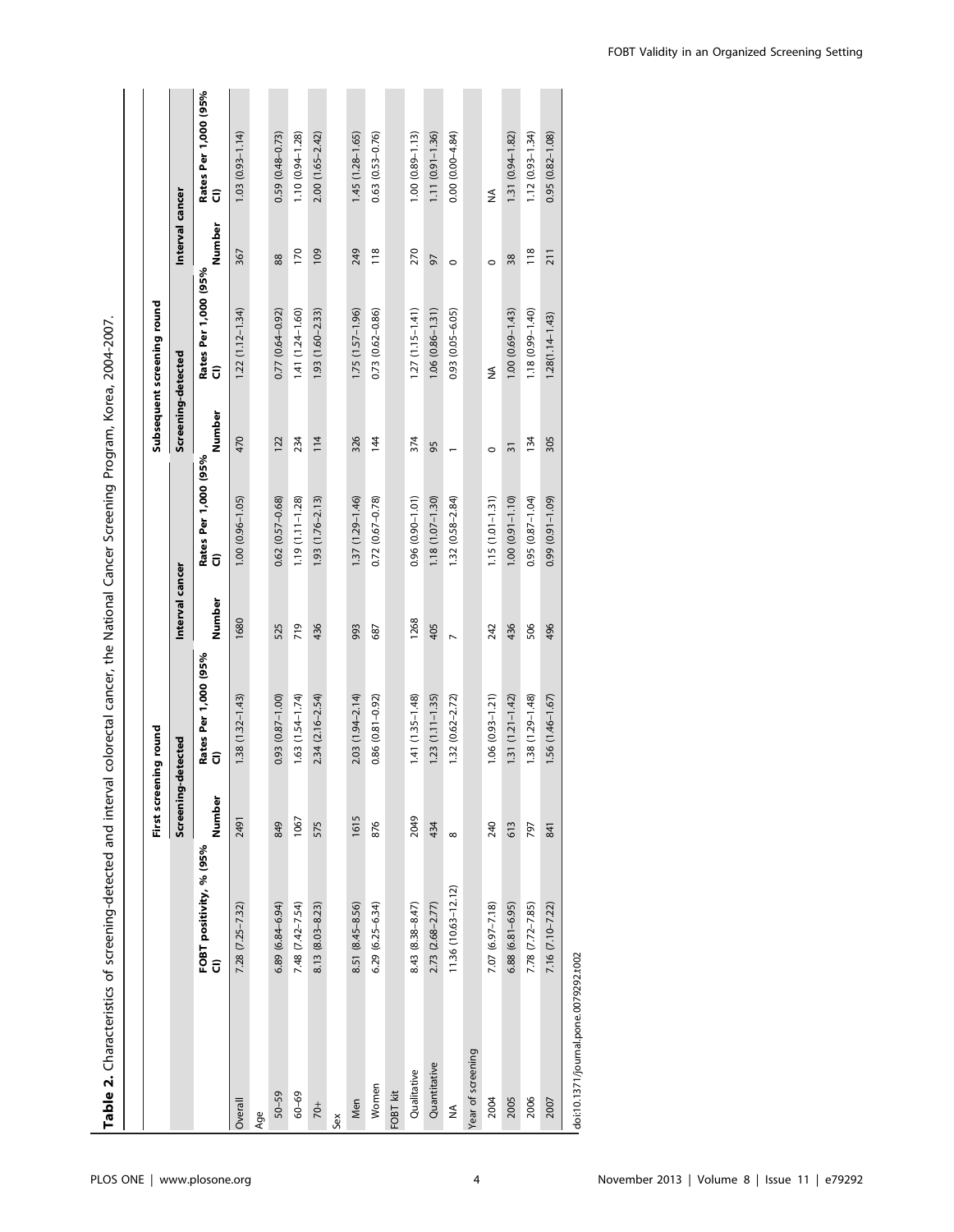|                   | <b>First screening round</b> |                            |                                                 | Subsequent screening round |                            |                                                 |  |
|-------------------|------------------------------|----------------------------|-------------------------------------------------|----------------------------|----------------------------|-------------------------------------------------|--|
|                   | Sensitivity, %<br>(95% CI)   | Specificity, %<br>(95% CI) | <b>Positive predictive</b><br>value, % (95% CI) | Sensitivity, %<br>(95% CI) | Specificity, %<br>(95% CI) | <b>Positive predictive</b><br>value, % (95% CI) |  |
| Overall           | 59.72 (58.21-61.21)          | 92.75 (92.71-92.78)        | 1.87 (1.80-1.94)                                | 56.15 (52.71-59.54)        | 93.26 (93.18-93.34)        | $1.79(1.63 - 1.96)$                             |  |
| Age               |                              |                            |                                                 |                            |                            |                                                 |  |
| $50 - 59$         | 61.79 (59.15-64.36)          | 93.09 (93.03-93.14)        | $1.33(1.25 - 1.43)$                             | 58.10 (51.10-64.79)        | 93.78 (93.66-93.90)        | $1.22(1.02 - 1.46)$                             |  |
| $60 - 69$         | 59.74 (57.42-62.02)          | 92.56 (92.49-92.62)        | $2.15(2.03 - 2.29)$                             | 57.92 (52.93-62.76)        | 93.07 (92.94-93.19)        | $2.00(1.75 - 2.27)$                             |  |
| $70+$             | 56.87 (53.75-59.94)          | 91.99 (91.88-92.09)        | $2.85(2.63 - 3.09)$                             | 51.12 (44.38-57.83)        | 92.39 (92.17-92.60)        | 2.48 (2.06-2.99)                                |  |
| Sex               |                              |                            |                                                 |                            |                            |                                                 |  |
| Men               | 61.92 (60.03-63.79)          | 91.52 (91.46-91.58)        | $2.35(2.24 - 2.47)$                             | 56.70 (52.53-60.77)        | 92.26 (92.13-92.38)        | $2.22(1.99 - 2.47)$                             |  |
| Women             | 56.05 (53.54 - 58.52)        | 93.70 (93.65-93.75)        | $1.35(1.27-1.45)$                               | 54.96 (48.72-61.06)        | 94.20 (94.09-94.30)        | $1.24(1.05-1.46)$                               |  |
| <b>FOBT</b> kit   |                              |                            |                                                 |                            |                            |                                                 |  |
| Qualitative       | 61.77 (60.09-63.43)          | 91.65 (91.60-91.70)        | $1.67(1.60-1.74)$                               | 58.07 (54.15-61.90)        | 91.91 (91.81-92.01)        | $1.55(1.40-1.72)$                               |  |
| Ouantitative      | 51.73 (48.29 - 55.15)        | 97.31 (97.26-97.36)        | 4.37 (3.98-4.79)                                | 49.48 (42.23-56.75)        | 97.70 (97.59-97.79)        | $4.42(3.61 - 5.40)$                             |  |
| <b>NA</b>         | 53.33 (27.42-77.72)          | 88.12 (87.27-88.92)        | $1.10(0.51 - 2.26)$                             | 100.00 (5.46-100.00)       | 92.24 (90.43-93.74)        | $1.19(0.06 - 7.37)$                             |  |
| Year of screening |                              |                            |                                                 |                            |                            |                                                 |  |
| 2004              | 49.79 (45.25 - 54.34)        | 93.02 (92.91-93.12)        | $1.50(1.32 - 1.71)$                             | <b>NA</b>                  | <b>NA</b>                  | <b>NA</b>                                       |  |
| 2005              | 58.44 (55.38-61.43)          | 93.24 (93.17-93.32)        | $1.91(1.76 - 2.07)$                             | 44.93 (33.10-57.32)        | 93.10 (92.81-93.38)        | 1.43 (0.99-2.04)                                |  |
| 2006              | 61.17 (58.45-63.81)          | 92.26 (92.19-92.32)        | $1.76(1.64-1.88)$                               | 53.17 (46.82-59.44)        | 92.74 (92.59-92.89)        | $1.60(1.34-1.89)$                               |  |
| 2007              | 62.90 (60.24-65.49)          | 92.72 (92.65-92.79)        | $2.10(1.97 - 2.25)$                             | 59.11 (54.72-63.36)        | 93.53 (93.43-93.62)        | $1.94(1.73 - 2.17)$                             |  |

Table 3. Validity of FOBT for colorectal cancer.

doi:10.1371/journal.pone.0079292.t003

right and transverse colon (78.6%) and rectum (78.6%) [17]. In contrast, sensitivities of the FOBT were not different by cancer subsite in an Italian study (72.7% for colon vs. 75.8% for rectum) [12]. The average FOBT Hb content has been shown to be higher for those who possess a left-sided colon adenoma compared with those who have a right-sided colon adenoma [13] or cancer [23]. However, the latter study showed high FOBT Hb content among patients with an advanced adenoma in the proximal colon compared with patients with an advanced adenoma in the distal colon [23]. Reasons suggested for the high sensitivity of the FOBT for distal colon cancer compared with proximal colon cancer are as follows: 1) a higher proportion of pedunculated adenomas in the left colon, which are more likely to have advanced histology, 2) solid stool in the left-sided colon causes mechanistic irritation to neoplasia and, thus, bleeding, and 3) hemoglobin, the molecular target of the FOBT, which originates from right-sided neoplasia is subjected to more degradation compared with hemoglobin originating from left-sided neoplasia [14]. As a result of the relatively low sensitivity of the FOBT for proximal colon cancer,

the proportion of proximal colon cancers increased among interval cancers.

In the current study, the sensitivity of the FOBT for colorectal cancer was 60% for the first round and 56% for the subsequent round. The sensitivity of the FOBT test in the current study was similar with the previous studies conducted in other countries. According to the recent study, sensitivities for qualitative FOBT tests were ranged from 30% to 73% [28]. The Spain study using the OC-Light kit that specifically detects human haemogliblin with sensitivity of 50 ng/ml buffer and popularly used in Korea, showed sensitivity of 61% [29]. The large Japanese study of nearly 22,000 asymptomatic, average-risk patients who were given a quantitative immunochemical FOBT, the sensitivity of FOBT for detecting invasive cancer was 65.8% [30]. The results of metaanalysis demonstrated the sensitivity of fecal immunochemical test was 67% (95% CI: 61%–73%) [31]. Generally, it is difficult to directly compare the results of different studies due to differences in the target populations and different methods used in the colorectal cancer screening programs. In addition, most previous

Table 4. Validity of FOBT for colorectal cancer by anatomical location.

|                | <b>First screening round</b>  |                           |                                  | Subsequent screening round    |                           |                                  |  |
|----------------|-------------------------------|---------------------------|----------------------------------|-------------------------------|---------------------------|----------------------------------|--|
|                | Screening-detected,<br>n, (%) | Interval cancer<br>n, (%) | <b>Sensitivity</b><br>% (95% CI) | Screening-detected,<br>n, (%) | Interval cancer<br>n, (%) | <b>Sensitivity</b><br>% (95% CI) |  |
| Location       |                               |                           |                                  |                               |                           |                                  |  |
| Proximal colon | 450 (18.07)                   | 354 (21.07)               | 55.97 (52.46–59.43)              | 74 (15.74)                    | 76 (20.71)                | 49.33 (41.13-57.58)              |  |
| Distal colon   | 816 (32.76)                   | 423 (25.18)               | 65.86 (63.13-68.49)              | 131 (27.87)                   | 96 (26.16)                | 57.71(50.99-64.17)               |  |
| Rectum         | 1032 (41.43)                  | 773 (46.01)               | 57.17 (54.85-59.47)              | 229 (48.72)                   | 163 (44.41)               | 58.42 (53.35 - 63.32)            |  |
| <b>NA</b>      | 193 (7.75)                    | 130 (7.74)                | 59.75 (54.16-65.11)              | 36 (7.66)                     | 32 (8.72)                 | 56.15 (40.54-65.01)              |  |

doi:10.1371/journal.pone.0079292.t004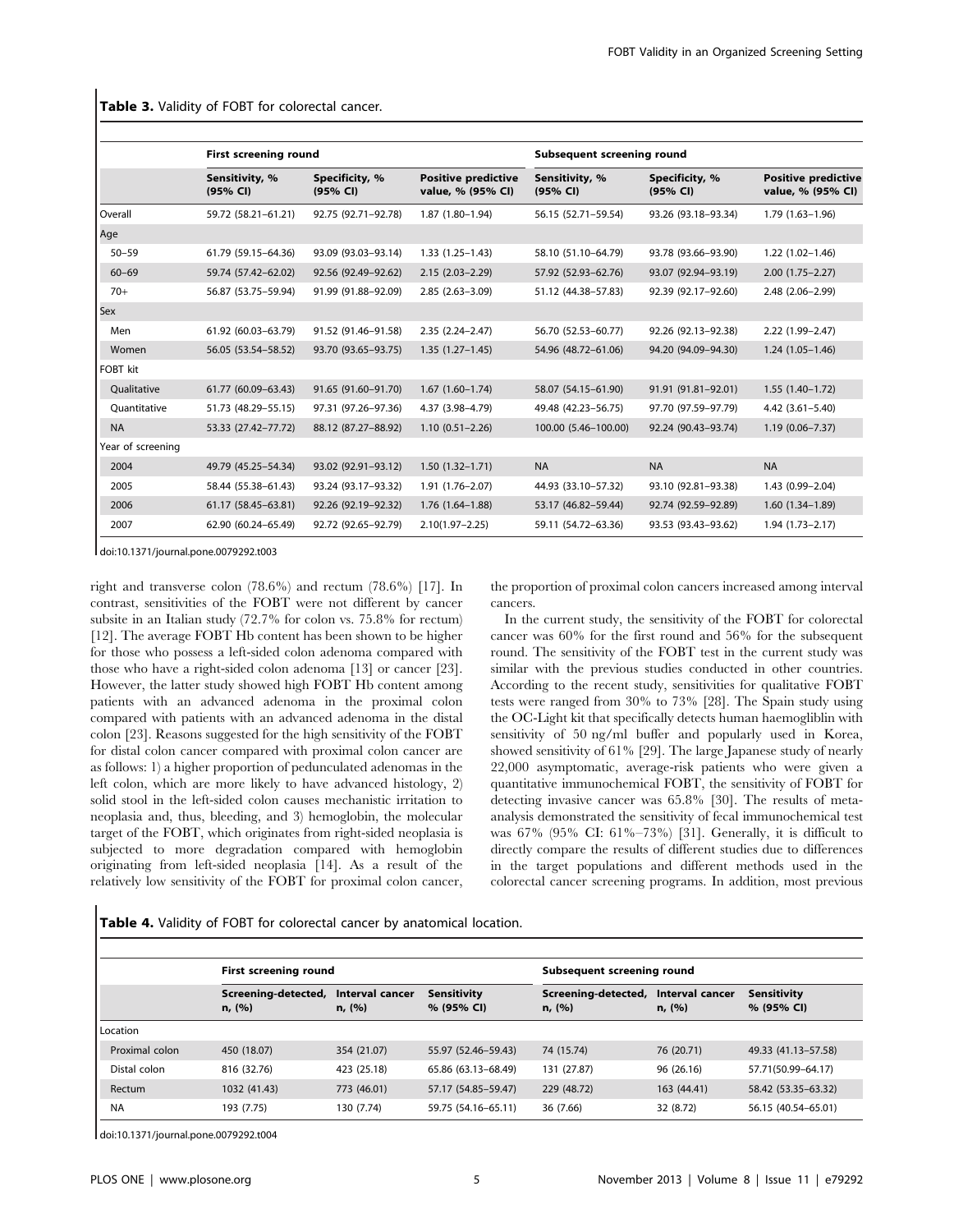studies included participants who underwent one-time FOBT and colonoscopy screening in clinical research settings, whereas our study was based on a population-based screening program. Therefore, comparison by screening intervals or screening rounds was not applicable. However, the sensitivity of FOBT test in the current study was within the rages reported by other studies.

Although sensitivity of FOBT in the current study was similar with others, the effort to increase accuracy of FOBT test is needed. Specifically, definition of cutoff is critical issue immunochemical FOBT tests and should be redefined for several of the tests to limit false-positive rates in population-based screening.

Limitations of the current study include the lack of complete information on colonoscopy after a positive FOBT. If FOBTpositive participants received a follow-up colonoscopy outside of the NCSP, the colonoscopy findings were not reported to the NCSP. Therefore, we could not assess the actual proportion of colonoscopy follow-up after an FOBT-positive screening. Low follow-up rates may have lead to an underestimation of screeningdetected CRC rates. The follow-up rates among FOBT-positive participants were  $39~61\%$  between 2004 and 2008 [32]. Lack of colonoscopy follow-up may also have lead to contamination of interval cancers detected during the subsequent round with missed cancer after positive FOBT due to lack of follow-up colonoscopy [33]. However, since the NSCP requires colonoscopy rather than

## References

- 1. Smith-Warner SA, Spiegelman D, Yaun SS, van den Brandt PA, Folsom AR, et al. (1998) Alcohol and breast cancer in women: a pooled analysis of cohort studies. JAMA 279: 535–540.
- 2. Jung KW, Shin HR, Kong HJ, Park S, Won YJ, et al. (2010) Long-term trends in cancer mortality in Korea (1983-2007): a joinpoint regression analysis. Asian Pac J Cancer Prev 11: 1451–1457.
- 3. Jung KW, Park S, Kong HJ, Won YJ, Lee JY, et al. (2011) Cancer statistics in Korea: incidence, mortality, survival, and prevalence in 2008. Cancer Res Treat 43: 1–11.
- 4. Jung KW, Park S, Kong HJ, Won YJ, Lee JY, et al. (2012) Cancer statistics in Korea: incidence, mortality, survival, and prevalence in 2009. Cancer Res Treat 44: 11–24.
- 5. Mandel JS, Bond JH, Church TR, Snover DC, Bradley GM, et al. (1993) Reducing mortality from colorectal cancer by screening for fecal occult blood. Minnesota Colon Cancer Control Study. N Engl J Med 328: 1365–1371.
- 6. Mandel JS, Church TR, Bond JH, Ederer F, Geisser MS, et al. (2000) The effect of fecal occult-blood screening on the incidence of colorectal cancer. N Engl J Med 343: 1603–1607.
- 7. Newcomb PA, Norfleet RG, Storer BE, Surawicz TS, Marcus PM (1992) Screening sigmoidoscopy and colorectal cancer mortality. J Natl Cancer Inst 84: 1572–1575.
- 8. Selby JV, Friedman GD, Quesenberry CP, Jr., Weiss NS (1992) A case-control study of screening sigmoidoscopy and mortality from colorectal cancer. N Engl J Med 326: 653–657.
- 9. Smith RA, Cokkinides V, Brooks D, Saslow D, Brawley OW (2010) Cancer screening in the United States, 2010: a review of current American Cancer Society guidelines and issues in cancer screening. CA Cancer J Clin 60: 99–119.
- 10. Sung JJ, Lau JY, Young GP, Sano Y, Chiu HM, et al. (2008) Asia Pacific consensus recommendations for colorectal cancer screening. Gut 57: 1166– 1176.
- 11. Yoo KY (2008) Cancer control activities in the Republic of Korea. Jpn J Clin Oncol 38: 327–333.
- 12. Castiglione G, Visioli CB, Ciatto S, Grazzini G, Bonanomi AG, et al. (2007) Sensitivity of latex agglutination faecal occult blood test in the Florence District population-based colorectal cancer screening programme. Br J Cancer 96: 1750–1754.
- 13. Ciatto S, Martinelli F, Castiglione G, Mantellini P, Rubeca T, et al. (2007) Association of FOBT-assessed faecal Hb content with colonic lesions detected in the Florence screening programme. Br J Cancer 96: 218–221.
- 14. Haug U, Knudsen AB, Brenner H, Kuntz KM (2011) Is fecal occult blood testing more sensitive for left- versus right-sided colorectal neoplasia? A systematic literature review. Expert Rev Mol Diagn 11: 605–616.
- 15. Won YJ, Sung J, Jung KW, Kong HJ, Park S, et al. (2009) Nationwide cancer incidence in Korea, 2003-2005. Cancer Res Treat 41: 122–131.
- 16. (1992-4) International Statistical Classification of Diseases and Related Health Problems, Tenth Revision. Vols 1-3. Geneva, Swizerland: World Health Organization.

sigmoidoscopy as a follow-up modality, systemic under-detection for proximal colon cancer should be minimized. In addition, due to limitations in detailed clinical information on follow-up colonoscopy findings, we could not use colorectal polyps as an outcome for the calculated test validity. Including colorectal polyps as an outcome would lead to better sensitivity for detecting advanced neoplasms. CRC screening experience outside the NSCP was not considered for assigning the first and the subsequent screening round. This possible misclassification is however expected to be non-differential between the first and the subsequent screening rounds.

In conclusion, the FOBT showed reasonable validity in an organized screening setting. Several factors, including screening round, use of a quantitative kit, participant's age and sex, and the anatomical locations of colorectal cancer affected FOBT sensitivity in the NCSP in Korea.

#### Author Contributions

Conceived and designed the experiments: AS KSC JKJ ECP. Performed the experiments: KSC JKJ BCK JHO. Analyzed the data: DKN. Contributed reagents/materials/analysis tools: KSC JKJ KWJ ECP. Wrote the paper: AS KSC MS. Interpreted study results: BCK JHO. Contributed to make the revised masnuscript: MS.

- 17. Rennert G, Rennert HS, Miron E, Peterburg Y (2001) Population colorectal cancer screening with fecal occult blood test. Cancer Epidemiol Biomarkers Prev 10: 1165–1168.
- 18. Allison JE (2005) Colon Cancer Screening Guidelines 2005: the fecal occult blood test option has become a better FIT. Gastroenterology 129: 745–748.
- 19. Dancourt V, Lejeune C, Lepage C, Gailliard MC, Meny B, et al. (2008) Immunochemical faecal occult blood tests are superior to guaiac-based tests for the detection of colorectal neoplasms. Eur J Cancer 44: 2254–2258.
- 20. Guittet L, Bouvier V, Mariotte N, Vallee JP, Arsene D, et al. (2007) Comparison of a guaiac based and an immunochemical faecal occult blood test in screening for colorectal cancer in a general average risk population. Gut 56: 210–214.
- 21. van Rossum LG, van Rijn AF, Laheij RJ, van Oijen MG, Fockens P, et al. (2008) Random comparison of guaiac and immunochemical fecal occult blood tests for colorectal cancer in a screening population. Gastroenterology 135: 82– 90.
- 22. Whitlock EP, Lin JS, Liles E, Beil TL, Fu R (2008) Screening for colorectal cancer: a targeted, updated systematic review for the U.S. Preventive Services Task Force. Ann Intern Med 149: 638–658.
- 23. Park DI, Ryu S, Kim YH, Lee SH, Lee CK, et al. (2010) Comparison of guaiacbased and quantitative immunochemical fecal occult blood testing in a population at average risk undergoing colorectal cancer screening. <sup>1</sup><sup>1</sup> J Gastroenterol 105: 2017–2025.
- 24. Launoy GD, Bertrand HJ, Berchi C, Talbourdet VY, Guizard AV, et al. (2005) Evaluation of an immunochemical fecal occult blood test with automated reading in screening for colorectal cancer in a general average-risk population. Int J Cancer 115: 493–496.
- 25. Hol L, Wilschut JA, van Ballegooijen M, van Vuuren AJ, van der Valk H, et al. (2009) Screening for colorectal cancer: random comparison of guaiac and immunochemical faecal occult blood testing at different cut-off levels. Br J Cancer 100: 1103–1110.
- 26. Park MJ, Choi KS, Lee YK, Jun JK, Lee HY (2012) A comparison of qualitative and quantitative fecal immunochemical tests in the Korean national colorectal cancer screening program. Scand J Gastroenterol 47: 461–466.
- 27. Malila N, Oivanen T, Malminiemi O, Hakama M (2008) Test, episode, and programme sensitivities of screening for colorectal cancer as a public health policy in Finland: experimental design. BMJ 337: a2261.
- 28. Brenner H, Haug U, Hundt S (2010) Inter-test agreement and quantitative cross-validation of immunochromatographical fecal occult blood tests. Int J Cancer 127: 1643–1649.
- 29. Parra-Blanco A, Gimeno-Garcia AZ, Quintero E, Nicolas D, Moreno SG, et al. (2010) Diagnostic accuracy of immunochemical versus guaiac faecal occult blood tests for colorectal cancer screening. J Gastroenterol 45: 703–712.
- 30. Morikawa T, Kato J, Yamaji Y, Wada R, Mitsushima T, et al. (2005) A comparison of the immunochemical fecal occult blood test and total colonoscopy in the asymptomatic population. Gastroenterology 129: 422–428.
- 31. Zhu MM, Xu XT, Nie F, Tong JL, Xiao SD, et al. (2010) Comparison of immunochemical and guaiac-based fecal occult blood test in screening and surveillance for advanced colorectal neoplasms: a meta-analysis. J Dig Dis 11: 148–160.